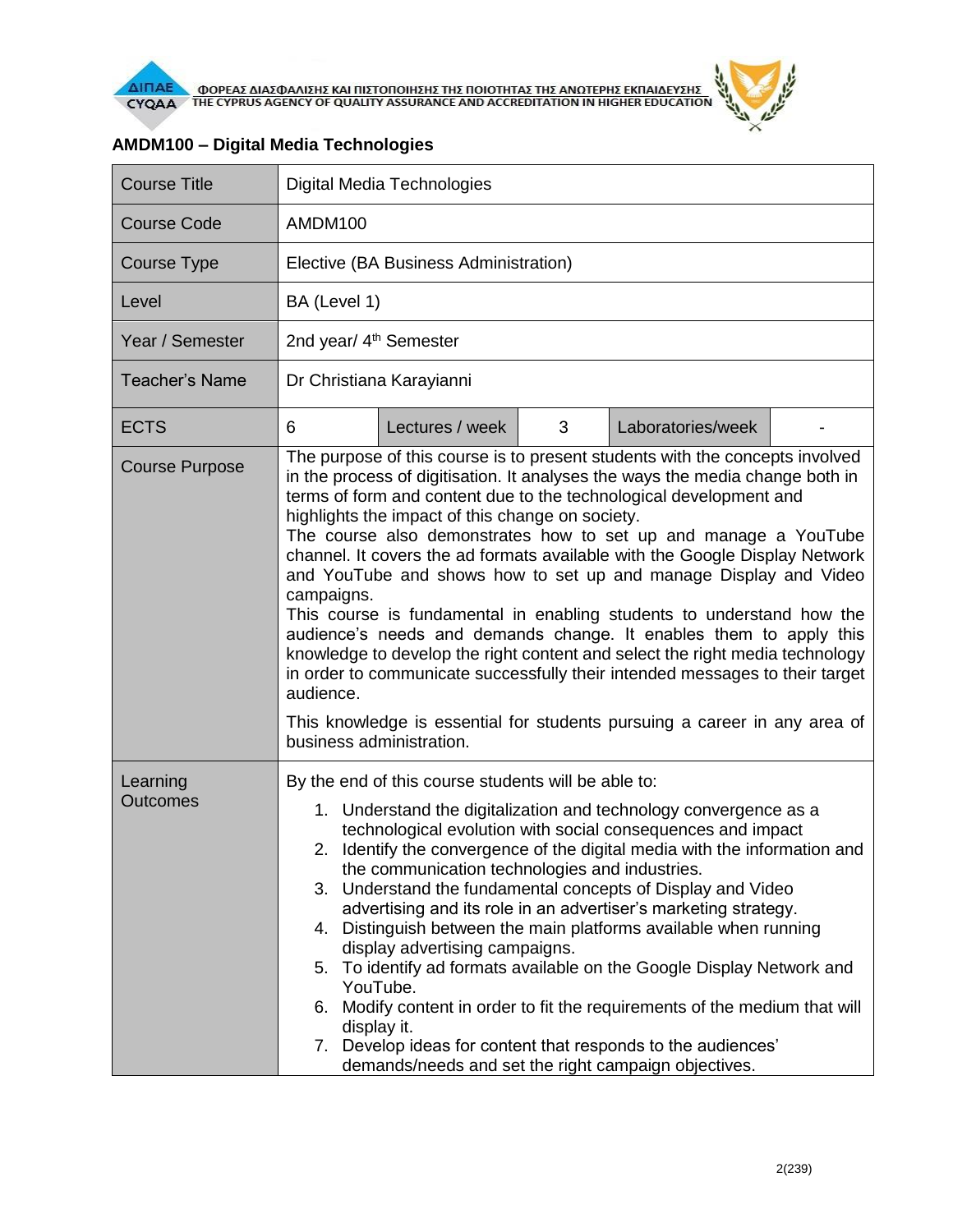



| Prerequisites           | None                                                                                                                                                                                                                                                                                                                                                                                                                      | Corequisites | None                                                                         |  |
|-------------------------|---------------------------------------------------------------------------------------------------------------------------------------------------------------------------------------------------------------------------------------------------------------------------------------------------------------------------------------------------------------------------------------------------------------------------|--------------|------------------------------------------------------------------------------|--|
| <b>Course Content</b>   | <b>Introducing the Basic Concepts</b><br>Media, Digital vs Analogue, Technology, Internet, Networked, Computer<br>Mediated Communication, Convergence, Remediation                                                                                                                                                                                                                                                        |              |                                                                              |  |
|                         | <b>Remediation</b>                                                                                                                                                                                                                                                                                                                                                                                                        |              |                                                                              |  |
|                         | The double logic of remediation<br>The Logic of Transparent Immediacy<br>The Logic of Hypermediacy<br>Remediation as the mediation of mediation<br>Remediation as the inseparability of mediation and reality<br>Remediation as reform                                                                                                                                                                                    |              |                                                                              |  |
|                         | <b>New Media</b><br>What is new about new media<br>New Media as Cultural Technologies<br>New Media and New Technologies<br>New Media and Visual Culture<br>New Media and Everyday Life                                                                                                                                                                                                                                    |              |                                                                              |  |
|                         | <b>Social Media</b><br>Interface and Infrastructure<br>Pop Culture Fan and Social Media                                                                                                                                                                                                                                                                                                                                   |              |                                                                              |  |
|                         | <b>Display and Video Advertising</b><br>Concepts<br><b>Platforms</b><br>Google Display Network and Video Ad Formats<br>Creating and Managing a YouTube Channel<br><b>Campaign Objectives</b>                                                                                                                                                                                                                              |              |                                                                              |  |
| Teaching<br>Methodology | The taught part of this course is delivered to the students by the means of                                                                                                                                                                                                                                                                                                                                               |              | thought 3 hour lectures per week with the help of power point presentations. |  |
|                         | In addition to the lectures, students are encouraged to participate in active<br>discussions, questions and answer and debates. In class group work<br>involving brainstorming and cooperative learning is an important part of this<br>courses teaching methodology. Students are often requested to work on<br>small tasks/challenges or short case studies in order to consolidate the<br>theoretical concepts taught. |              |                                                                              |  |
| Bibliography            | (a) Textbooks:                                                                                                                                                                                                                                                                                                                                                                                                            |              |                                                                              |  |